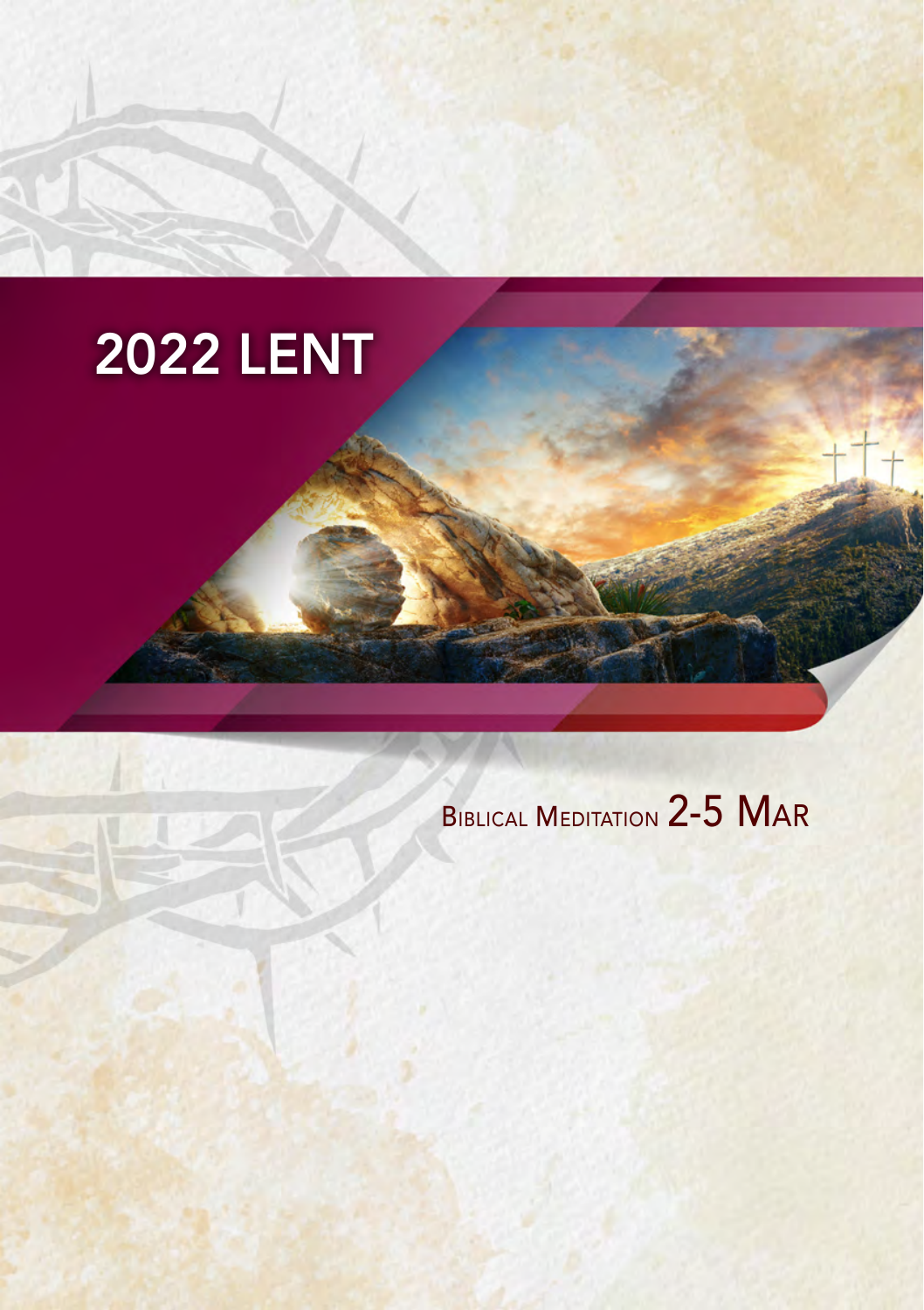

The LORD is compassionate and gracious, slow to anger, abounding in love. He will not always accuse, nor will he harbor his anger forever; he does not treat us as our sins deserve or repay us according to our iniquities. For as high as the heavens are above the earth, so great is his love for those who fear him; as far as the east is from the west, so far has he removed our transgressions from us. As a father has compassion on his children, so the LORD has compassion on those who fear him; for he knows how we are formed, he remembers that we are dust. (Psalm 103:8-14)

#### **MEDITATE**

Children of God know that God will not harbour His anger forever. He will forget our sins and will not desert us. That is why people pour out their lust. How will it affect our relationship with God? Does he have reverence for God?

# **Pray**

Almighty and everlasting God, you hate nothing you have made and forgive the sins of all who are penitent: Create and make in us new and contrite hearts, that we, worthily lamenting our sins and acknowledging our wretchedness, may obtain of you, the God of all mercy, perfect remission and forgiveness; through Jesus Christ our Lord, who lives and reigns with you and the Holy Spirit, one God, for ever and ever. Amen.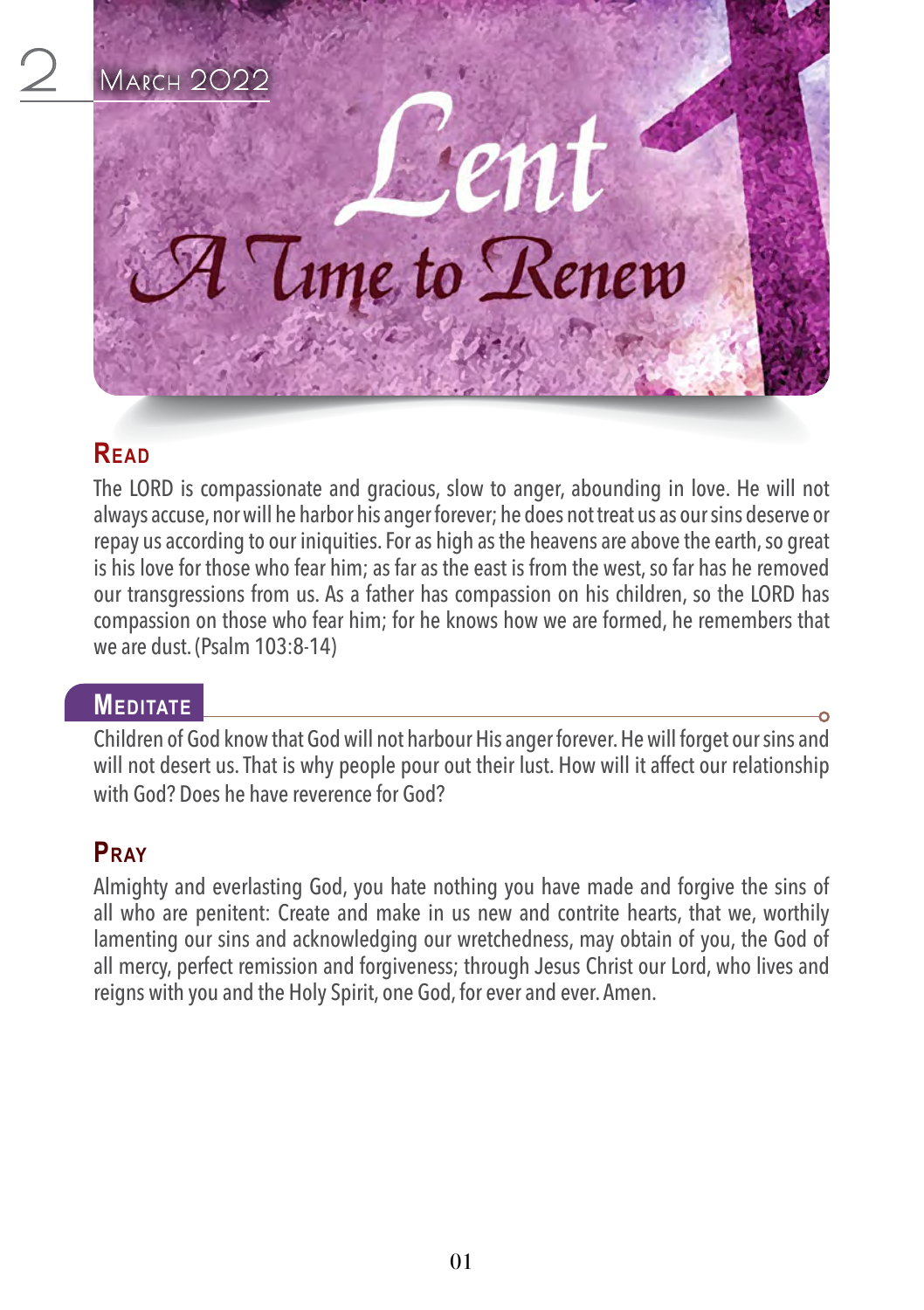

See, I set before you today life and prosperity, death and destruction. For I command you today to love the LORD your God, to walk in obedience to him, and to keep his commands, decrees and laws; then you will live and increase, and the LORD your God will bless you in the land you are entering to possess. But if your heart turns away and you are not obedient, and if you are drawn away to bow down to other gods and worship them, I declare to you this day that you will certainly be destroyed. You will not live long in the land you are crossing the Jordan to enter and possess. This day I call the heavens and the earth as witnesses against you that I have set before you life and death, blessings and curses. Now choose life, so that you and your children may live and that you may love the LORD your God, listen to his voice, and hold fast to him. For the LORD is your life, and he will give you many years in the land he swore to give to your fathers, Abraham, Isaac and Jacob. (Deuteronomy 30:15–20 )

# **MEDITATE**

God gave the Israelites a reminder in the ancient times. How does this affect you to live your life today according to the teachings of the Bible? What choices will you make for your life in response to God's reminder?

# **Pray**

Direct us, O Lord, in all our doings with your most gracious favour, and further us with your continual help; that in all our works begun, continued, and ended in you, we may glorify your holy Name, and finally, by your mercy, obtain everlasting life; through Jesus Christ our Lord, who lives and reigns with you and the Holy Spirit, one God, for ever and ever. Amen.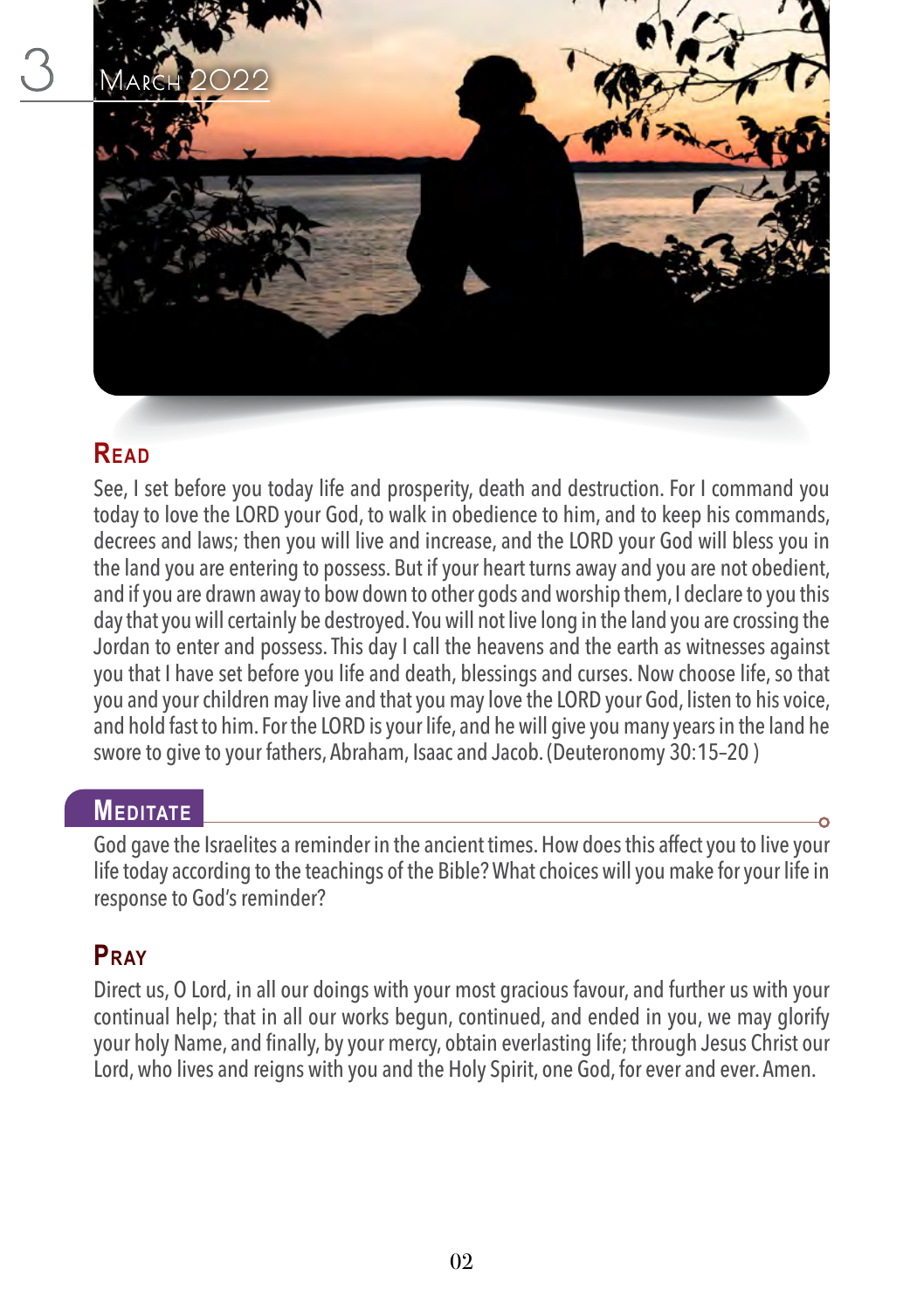

"Shout it aloud, do not hold back. Raise your voice like a trumpet. Declare to my people their rebellion and to the descendants of Jacob their sins. For day after day they seek me out; they seem eager to know my ways, as if they were a nation that does what is right and has not forsaken the commands of its God. They ask me for just decisions and seem eager for God to come near them. 'Why have we fasted,' they say, 'and you have not seen it? Why have we humbled ourselves, and you have not noticed?' "Yet on the day of your fasting, you do as you please and exploit all your workers. Your fasting ends in quarreling and strife, and in striking each other with wicked fists. You cannot fast as you do today and expect your voice to be heard on high. Is this the kind of fast I have chosen, only a day for people to humble themselves? Is it only for bowing one's head like a reed and for lying in sackcloth and ashes? Is that what you call a fast, a day acceptable to the LORD? "Is not this the kind of fasting I have chosen: to loose the chains of injustice and untie the cords of the yoke, to set the oppressed free and break every yoke? Is it not to share your food with the hungry and to provide the poor wanderer with shelter— when you see the naked, to clothe them, and not to turn away from your own flesh and blood? Then your light will break forth like the dawn, and your healing will quickly appear; then your righteousness[a] will go before you, and the glory of the LORD will be your rear guard. Then you will call, and the LORD will answer; you will cry for help, and he will say: Here am I. (Isaiah 58:1–9a)

#### **MEDITATE**

The Israelites thought they could show their loyalty to God through fasting. However, they lived in ways that deviate from God's standard for justice. How does it inspire you? What does fasting mean to you spiritually?

# **Pray**

Support us, O Lord, with your gracious favor through the fast we have begun; that as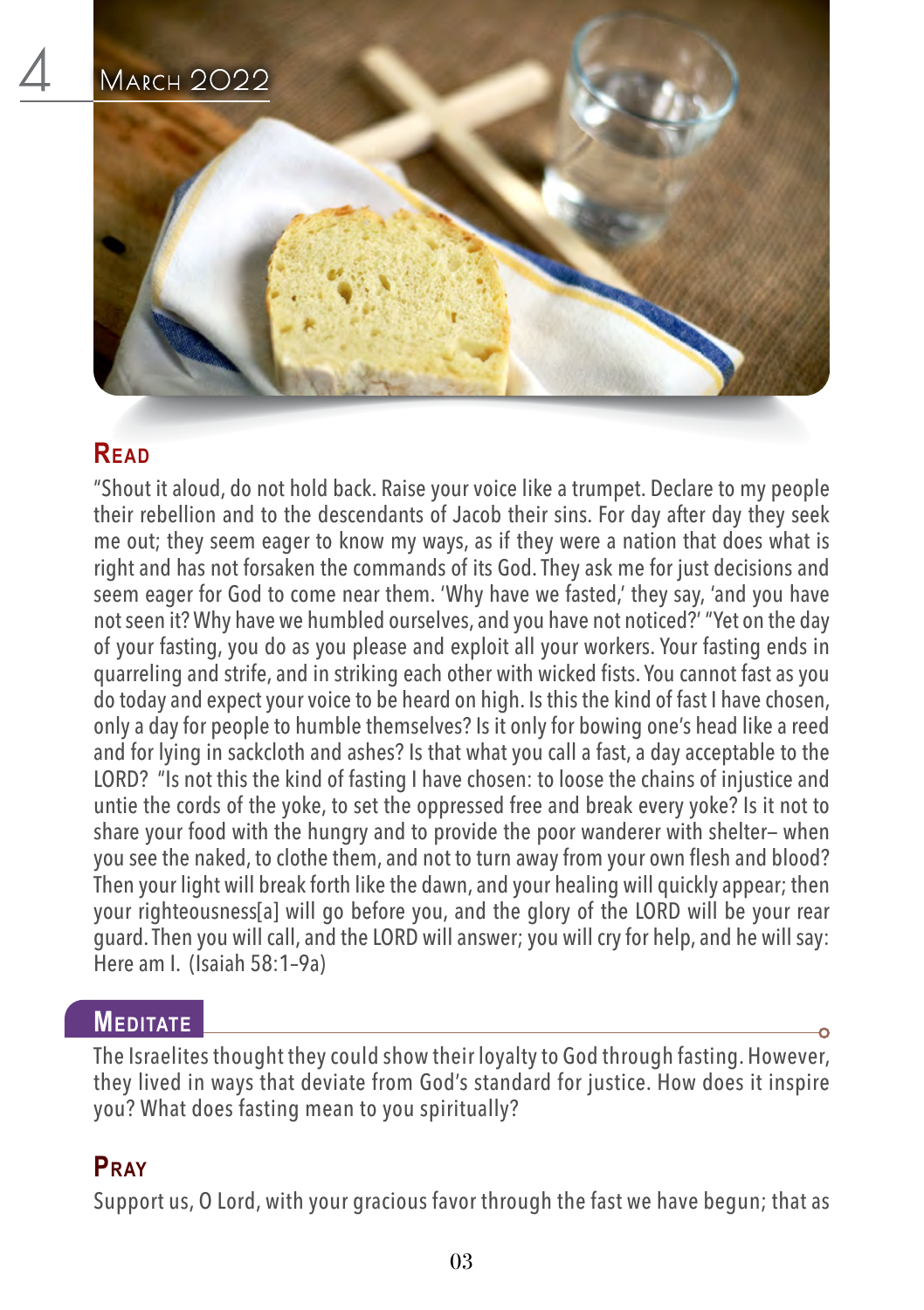we observe it by bodily self-denial, so we may fulfill it with inner sincerity of heart; through Jesus Christ our Lord, who lives and reigns with you and the Holy Spirit, one God, for ever and ever. Amen.